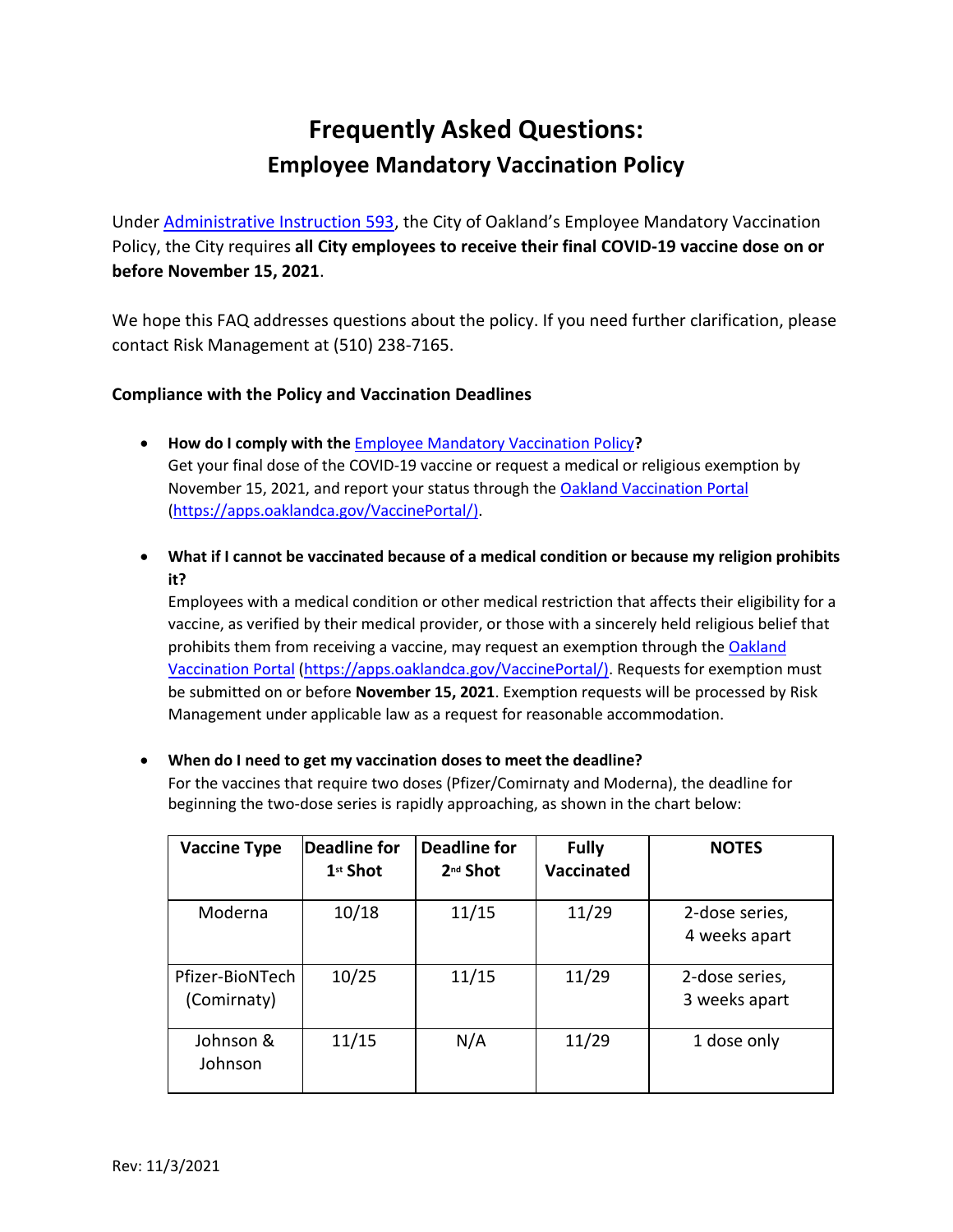**What happens if I only have one shot of a two-shot series (Pfizer/Comirnaty or Moderna) by November 15?**

If you don't receive both doses of a two-shot series by November 15, you won't be considered "fully vaccinated" by November 29, in violation of the policy. Failure to comply with this policy shall result in discharge for failure to meet a condition of employment.

## **What does "fully vaccinated" mean?**

Under the current Cal/OSHA definition, employees are considered fully vaccinated: 14 days after their second dose in a 2-dose series, such as the Pfizer/Comirnaty or Moderna vaccines, or 14 days after a single-dose vaccine, such as Johnson & Johnson's vaccine.

 **What happens if I choose not to get vaccinated and also do not apply for an exemption?** If an employee is not vaccinated and does not apply for a medical or religious exemption to excuse them from the vaccination requirement on or before November 15, 2021, then the employee has failed to comply with the policy. Failure to comply with this policy will result in discharge for failure to meet a condition of employment.

# **Will employees be fired if they don't comply?**

Yes. Failure to comply with this policy shall result in discharge for failure to meet a condition of employment.

## **What does "discharge" mean?**

For purposes of the policy, the term "discharge" means termination of employment for failing to meet the minimum requirements needed to work for the City of Oakland.

- **Will there be a grace period if I don't get my final dose of vaccine by November 15?** No. The City will not be granting a grace period to comply with the policy. Unless excused through an approved reasonable accommodation request, all employees must comply with the requirement to be fully vaccinated by November 29, 2021, and submit documentation vaccination status no later than November 15, 2021.
- **What is the process for discharging any employee who does not comply with the policy?**  Permanent Civil Service employees who do not comply with the policy will receive a Notice of Intent to Terminate their employment, be placed on administrative leave, and provided a due process Skelly hearing before the final determination and notice of discharge is issued. Non Civil Service employees, which include at-will, probationary, temporary part-time (SI1), ELDE, TSCE, interns, and volunteers will be issued a Notice of Termination for failure to comply with the policy.
- **If I don't get vaccinated, how long will it take before I'm discharged?**

The notification process will begin immediately. Permanent Civil Service employees will be afforded a due process Skelly hearing before the final determination is made regarding termination of employment. Non Civil Service employees will be notified of termination immediately after non-compliance with the policy is confirmed by the City.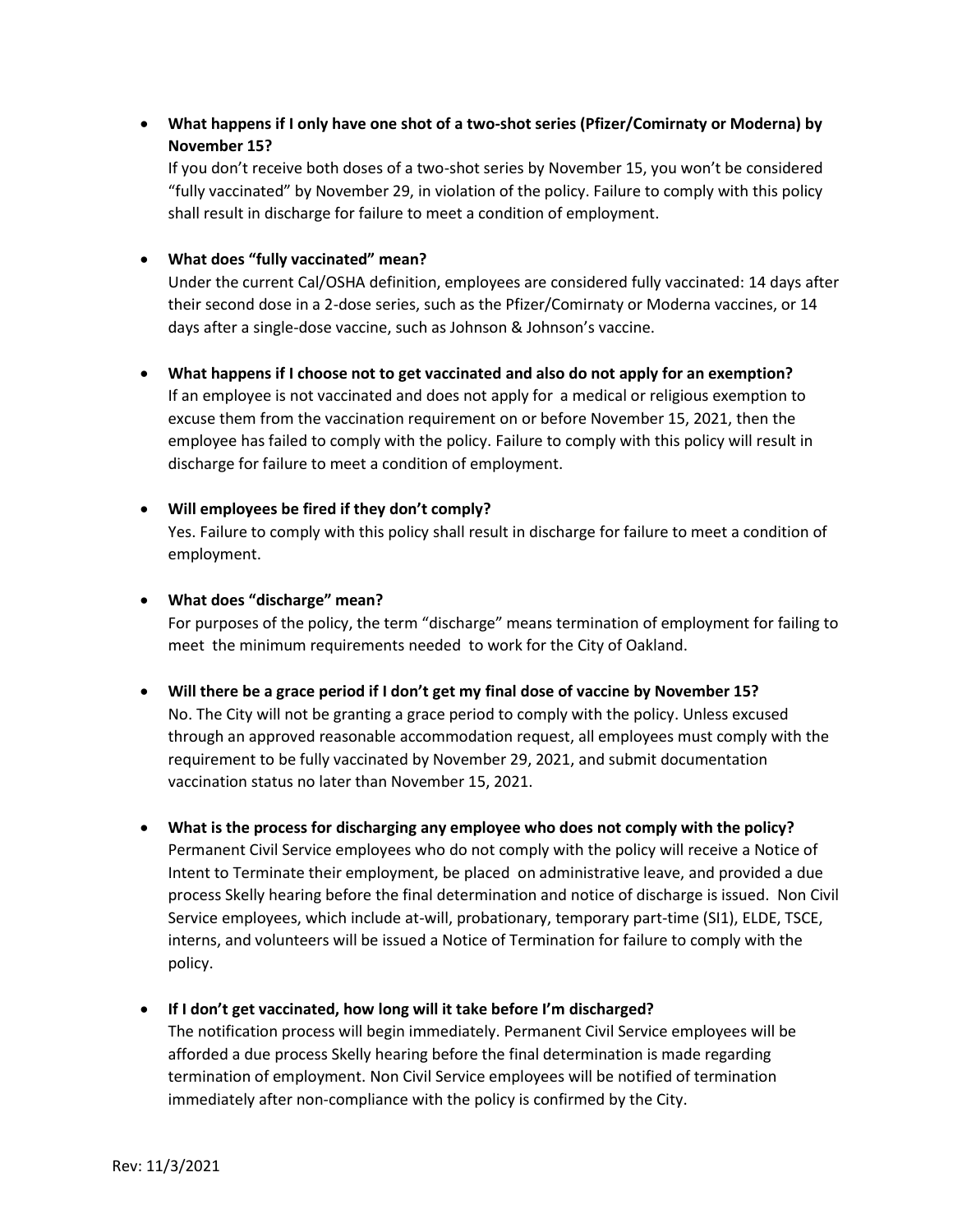# **Exemptions**

#### **How do I apply for an exemption from the vaccine requirement?**

Employees with a medical condition or other medical restriction that affects their eligibility for a vaccine, as verified by their medical provider, or those with a sincerely held religious belief that prohibits them from receiving a vaccine, may request an exemption through the [Oakland](https://apps.oaklandca.gov/VaccinePortal/)  [Vaccination Portal](https://apps.oaklandca.gov/VaccinePortal/) [\(https://apps.oaklandca.gov/VaccinePortal/\)](https://apps.oaklandca.gov/VaccinePortal/) to be excused from this vaccination requirement. **Requests for accommodation must be submitted on or before November 15, 2021**.

The City will review requests for accommodation on a case by-case basis consistent with existing procedures for reasonable accommodation requests. Among the accommodations, the City may consider mandatory periodic testing at least once per week. No employee will be discriminated against or retaliated against for seeking or obtaining a vaccination exemption.

#### **Can I choose to get regular COVID-19 testing instead of getting the vaccine?**

No, the City will engage in the accommodations process, which may result in regular testing for approved exemption applications only. All employees not qualifying for an exemption under this policy must be fully vaccinated.

#### **What if my exemption request is denied?**

The City will engage in the interactive process for exemption requests—this allows for back-andforth conversation regarding accommodations between the employee (and representatives if desired) and the City.

## **General Questions**

- **Does it matter which of the three vaccines (Pfizer, Moderna , or Johnson & Johnson) I get?** No, as long as you meet the November 15 deadline to report your vaccination status and be considered fully vaccinated by November 29, 2021, the City will accept any of the three COVID-19 vaccines.
- **What if I've already have COVID-19 and have recovered, do I still need to get vaccinated?** Yes. Under the policy you must still get vaccinated unless your medical provider has advised that you have a condition that prevents you from getting the vaccine (which would be processed as a medical exemption).

#### According to th[e CDC:](https://www.cdc.gov/coronavirus/2019-ncov/vaccines/faq.html)

"*You should be vaccinated regardless of whether you already had COVID-19. Evidence is emerging that people get better protection by being fully vaccinated compared with having had COVID-19. [One study](https://www.cdc.gov/mmwr/volumes/70/wr/mm7032e1.htm?s_cid=mm7032e1_e&ACSTrackingID=USCDC_921-DM63289&ACSTrackingLabel=MMWR%20Early%20Release%20-%20Vol.%2070%2C%20August%206%2C%202021&deliveryName=USCDC_921-DM63289) showed that unvaccinated people who already had COVID-19 are more than 2 times as likely than fully vaccinated people to get COVID-19 again."*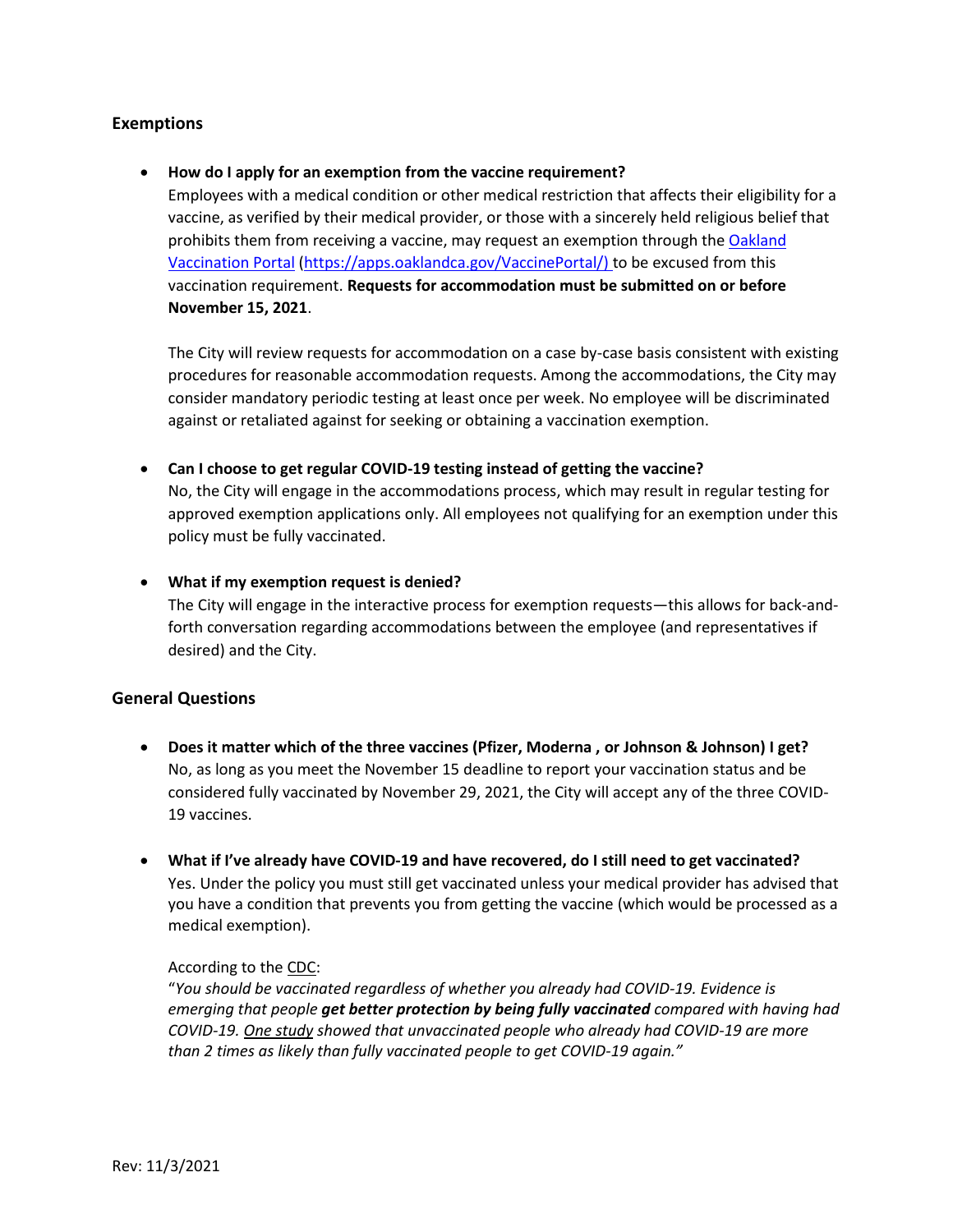**Does this mandatory vaccination policy apply to City contractors working onsite or visitors to City facilities?**

No. It only applies to City employees, interns, and volunteers.

# **Paid Time Off to Get Vaccinated**

- **Can I get vaccinated on City time?** Yes. The City is allotting 2 hours per shot to each employee to get vaccinated on City time.
- **If I have a reaction to the vaccine, am I allowed to take paid time off?**  Employees may utilize their sick leave for time off if they experience a reaction to the vaccine. Employees may submit a workers' compensation claim by contacting CarivaCare at 1-877-247- 5431 to report the injury. Such reports will be evaluated by the City's third-party administrator for workers' compensation according to applicable law.

## **Where to Get Vaccinated**

 **Is the City offering vaccinations to City employees?** The City of Oakland is making it easy for you to get vaccinated at a FREE walk-up vaccine clinic; no appointment is necessary:

**Frank H. Ogawa Plaza, Dalziel Building (250 FOP), Lobby 7 days/week** until November 30  $9$  am  $-5$  pm *Open to Employees AND the Public*

**Do I have to make an appointment to get vaccinated?**

You do not need an appointment to get vaccinated at the City-sponsored clinic listed above. For other alternatives, visi[t MyTurn](https://myturn.ca.gov/) a[t https://myturn.ca.gov/](https://myturn.ca.gov/) or the [Alameda County Public Health](https://covid-19.acgov.org/vaccines)  [Department](https://covid-19.acgov.org/vaccines) <https://covid-19.acgov.org/vaccines> to find vaccine appointments near you, and to see if the specific location you choose requires an appointment.

- **Where can I get vaccinated if I don't get vaccinated at a City-organized location?** Visit [MyTurn](https://myturn.ca.gov/) at https://myturn.ca.gov/ or the [Alameda County Public Health Department](https://covid-19.acgov.org/vaccines) <https://covid-19.acgov.org/vaccines> to find vaccine appointments near you.
- **What if I can't make it to one of the City's mobile vaccination clinics?** If you can't make it to one of the City's mobile vaccination clinics, visit [MyTurn](https://myturn.ca.gov/) at <https://myturn.ca.gov/> or [Alameda County Public Health Department](https://covid-19.acgov.org/vaccines) [https://covid-](https://covid-19.acgov.org/vaccines)[19.acgov.org/vaccines](https://covid-19.acgov.org/vaccines) to find vaccine appointments near you.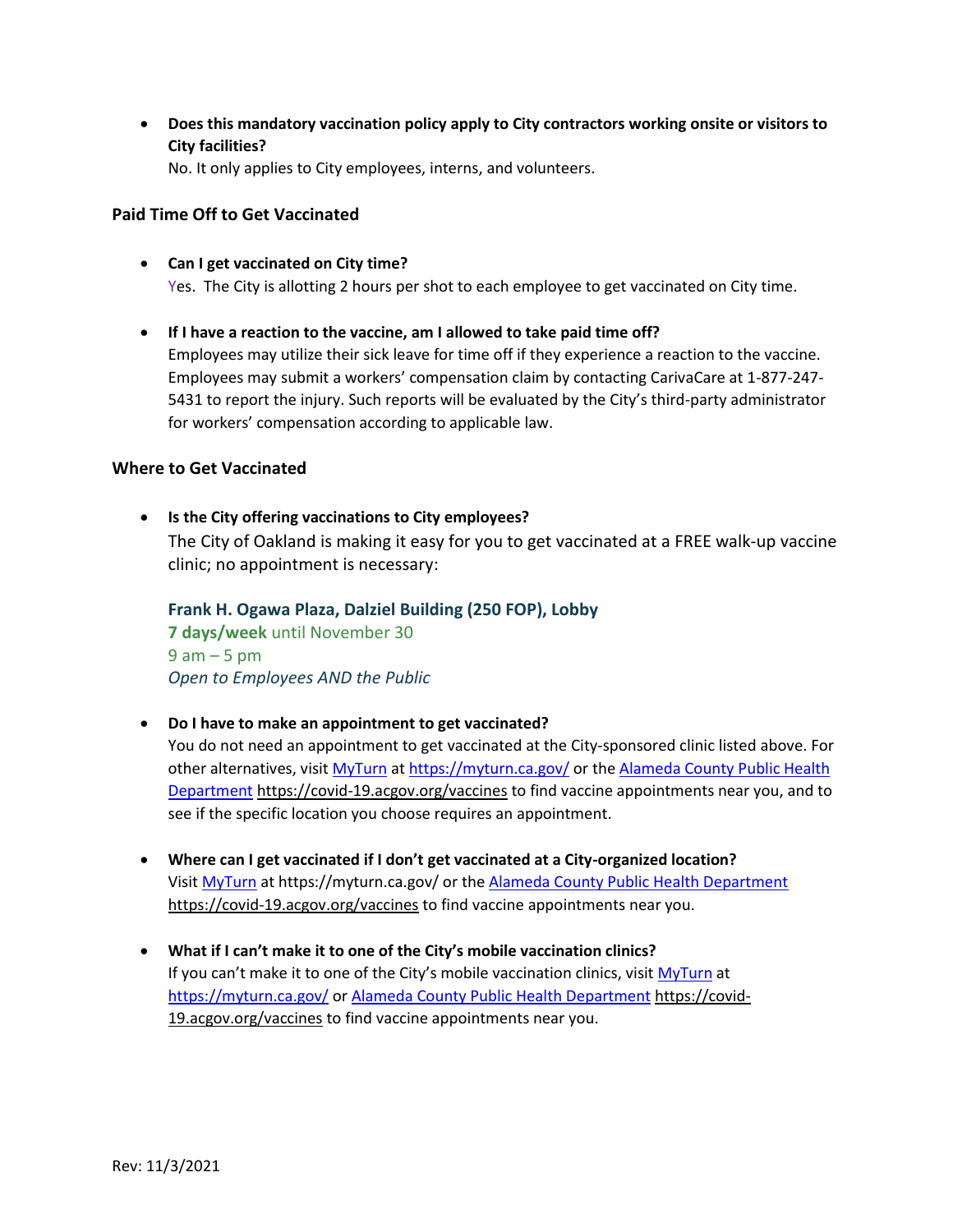**Can I get a booster shot at the City's mobile vaccination clinic?**

Information on booster shots will be sent out if they become necessary in accordance with state and federal guidelines. The City is not requiring boosters at this time. If the City will require a booster you will receive at least 10 weeks' advanced notice of such requirement.

# **Vaccine Safety**

**How do I know the vaccine is safe?**

Below you'll find links to videos and articles from public health and medical experts answering questions about the safety and efficiency of the vaccines:

- √ Video from the CDC: [COVID-19 Vaccines: How Do We Know They Are Safe?](https://youtu.be/7bBmQaX2k4w)
- [Video](https://www.youtube.com/channel/UCWJWOul1ejWYd1KeHNeg8LA?app=desktop) Q&A hosted by Oakland's own W. Kamau Bell, host of CNN's *United Shades of America,* who talks to doctors about why now is the time to get vaccinated.
- $\checkmark$  Article from the Mayo Clinic: [COVID-19 vaccine myths debunked.](https://www.mayoclinichealthsystem.org/hometown-health/featured-topic/covid-19-vaccine-myths-debunked)
- $\checkmark$  From UCLA: [The COVID vaccines are safe and 7 other things you should know.](https://www.uclahealth.org/news/the-covid19-vaccines-are-safe-and-7-other-things-you-should-know)

# **Oakland Vaccination Portal**

**How do I submit my proof of vaccination?**

The City has launched a secure, confidential online portal that employees will use to digitally upload their proof of vaccination or their exemption request. This information can only be provided using the online tool; no paper submissions will be accepted.

The [Oakland Vaccination Portal](https://apps.oaklandca.gov/VaccinePortal/) <https://apps.oaklandca.gov/VaccinePortal/> can be accessed by any web-enabled device, including desktop computers, laptops, tablets, and mobile phones. It is a closed, confidential database only accessible by authorized City employees.

To electronically submit your proof of vaccination or exemption request, follow these three easy steps:

- 1. **Click on this link to access the portal: [City of Oakland Vaccination Portal](https://apps.oaklandca.gov/VaccinePortal/)** [\(https://apps.oaklandca.gov/VaccinePortal/\)](https://apps.oaklandca.gov/VaccinePortal/). This application works best with the following browsers: Google Chrome, Firefox, Safari, and the latest version of Microsoft Edge.
- **2. Enter your Employee ID #**

You can find your Employee ID # on your City ID badge or your payslip. If you have trouble, ask your SPOC for help.

**3. Enter your four-digit access code**

Your 4-digit code is your birth month and date (MMDD); not your birth year. For example, if your birthday is March 13<sup>th</sup>, your 4-digit code would be 0313.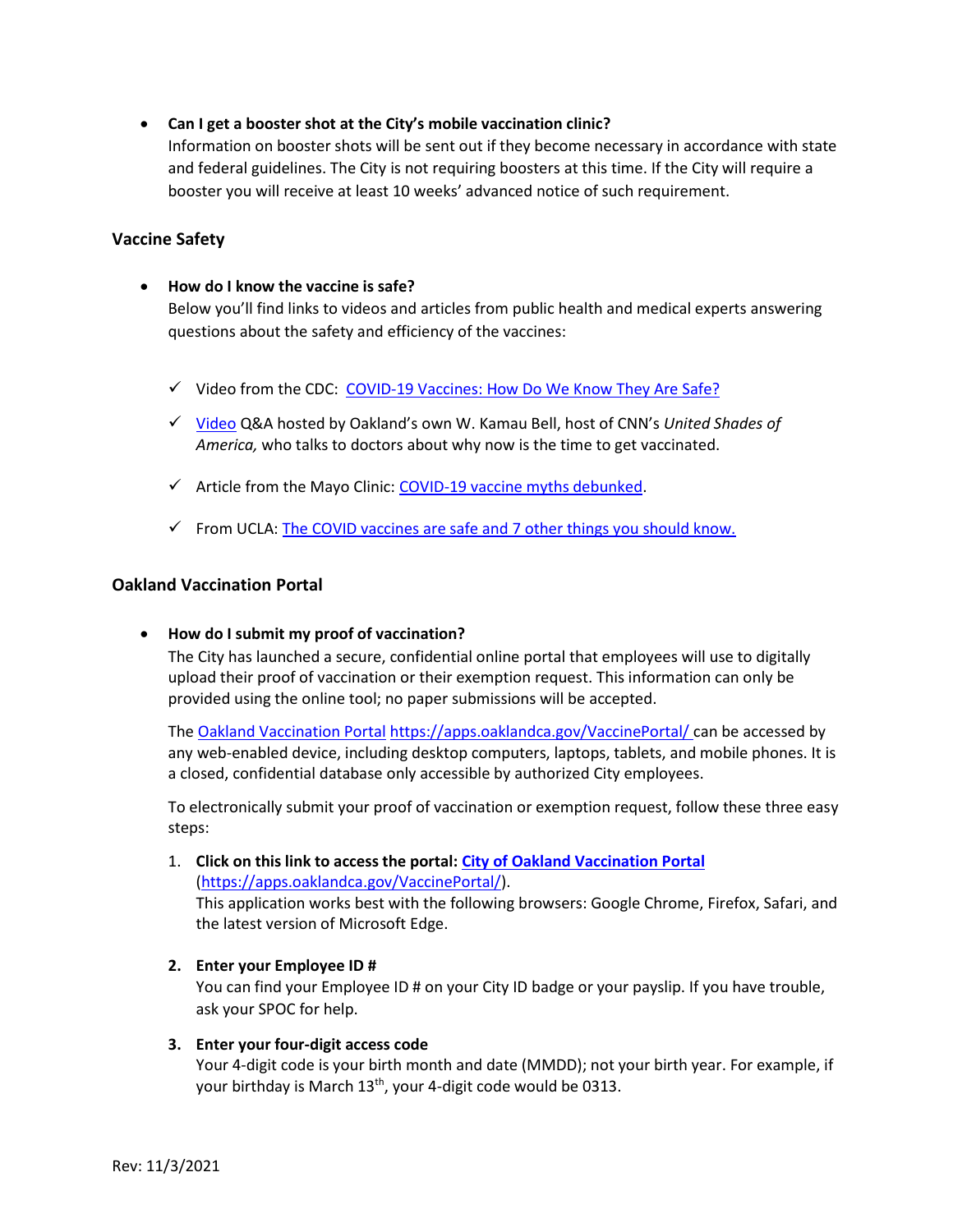Click [here](https://vimeo.com/620235006) for a video that will walk you through instructions for using the portal: [City of Oakland](https://vimeo.com/620235006)  [Employee Vaccine Portal Instructions.](https://vimeo.com/620235006)

 **Is the employee portal confidential? Who has access to the data? How is the City ensuring the privacy of the data?**

The portal was developed by the City of Oakland's IT Department and requires your unique employee ID and access code, making it secure and confidential. Vaccination documents submitted by employees will be considered protected health information and will only be accessed by authorized City personnel to comply with applicable law and/or to promote workplace health and safety. The City of Oakland Human Resources Department is responsible for tracking overall City compliance, evaluating vaccination exemptions through the interactive process, and working with departments to process discharge for those employees who fail to comply with the City's vaccination policy.

# **Will my supervisor know my vaccination status?**

Maybe. Your supervisor will only know whether or not you have completed the information required in the Employee Vaccination Portal. If an exemption applies, your supervisor may need to know your status in order to provide a reasonable accommodation.

 **With reports about counterfeit vaccination cards circulating, how will the City establish the legitimacy of the proof of vaccination being reported by employees?**

Employees are required to attest that the information they are uploading is true and correct. The selected Human Resources employees with access to this information will be reviewing the uploaded images of the vaccination cards individually and look for anything out of the ordinary to ensure that it is the authentic vaccination card.

# **How do I access the Employee Vaccination Portal?**

The [Oakland Vaccination Portal](https://apps.oaklandca.gov/VaccinePortal/) <https://apps.oaklandca.gov/VaccinePortal/> requires your unique employee ID and access code, making it secure to log in and upload your vaccination status. You will need your employee ID number and access code along with your vaccination record ready for upload.

Employee ID numbers are located on your pay slip or on your ID badge. Your access code is a four digit number consisting of your birth month and day (MMDD); not your birth year. For example, if you were born on March 13<sup>th</sup>, your four-digit access code would be 0313. You can contact your department's SPOC if you are unable to locate your ID number or you have trouble logging on to the portal.

## **What if I lost my vaccination card?**

Individual vaccine records are available electronically at<https://myvaccinerecord.cdph.ca.gov/> The City will accept a screen shot of your vaccination record.